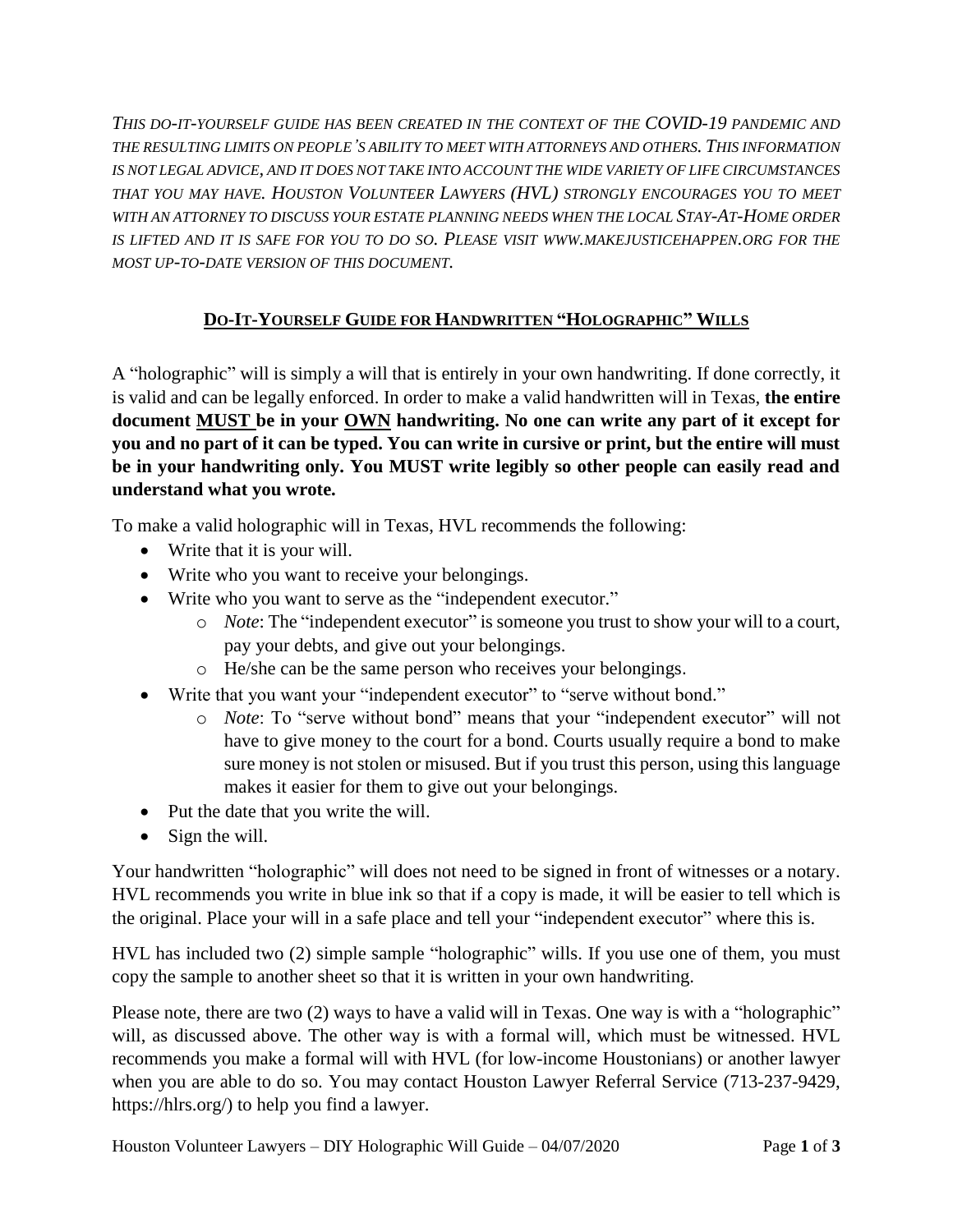These samples are to be used as examples only. **Neither this, nor the instructions attached, constitute legal advice or the initiation of an attorney-client relationship.**

These are examples of what you can copy to be a holographic will. They are provided without any representations as to the appropriateness of the will for your particular situation. However, in most situations, it will be better than having no will at all.

For your holographic will to be valid:

### 1) YOU MUST WRITE IT ALL IN YOUR NORMAL HANDWRITING – no one else can write any part of it and no part of it can be typed, and

2) You should sign and date it at the end.

If you copy either sample below to make your holographic will, you should write your own information name, beneficiary (person getting your belongings), executor, date, signature—in the spots indicated with underlined text. If you do not have minor or disabled children, then you can leave those lines out.

# Sample 1

I, <u>Your Name</u>, declare that this is my will. I leave my entire estate to <u>my spouse/name of another</u> person. I appoint my spouse/name of another person as independent executor of my estate, to serve without bond. I appoint *my spouse/name of another person* as guardian of the persons and estates of my minor children.

Date/month day, year Your regular signature

Sample 2 Last Will and Testament of Your Name

I, Your Name, a resident of Harris (or whatever county you live in) County, Texas, revoke all my prior wills and codicils and declare this to be my will.

If I am married and my spouse survives me, I give my entire estate to my spouse.

If I am not married or my spouse does not survive me, I give my entire estate to my descendants who survive me, per stirpes.

If neither my spouse nor any descendant of mine survives me, I give my entire estate to my heirs.

I appoint *my spouse* as independent executor of my estate. If I am not married or my spouse is unable or unwilling to act, I appoint name of person as independent executor of my estate. No action shall be required in any court other than the probating and recording of this will and the return of an inventory and list of claims, if required. No bond shall be required of any executor. Any executor shall have all of the powers granted to trustees under the Texas Trust Code.

If appropriate, the executor may make distributions in any manner provided by law for distributions for the benefit of minors or persons under any other legal disability, including the Texas Uniform Transfers to Minors Act.

If my spouse does not survive me, I appoint name of person as guardian of the person of any child of mine who is under a legal disability at the time of my death. If for any reason and at any time name of person is unable or unwilling to act, I appoint name of another person as guardian. No bond or other security shall be required of any guardian.

Date/month day, year Your regular signature